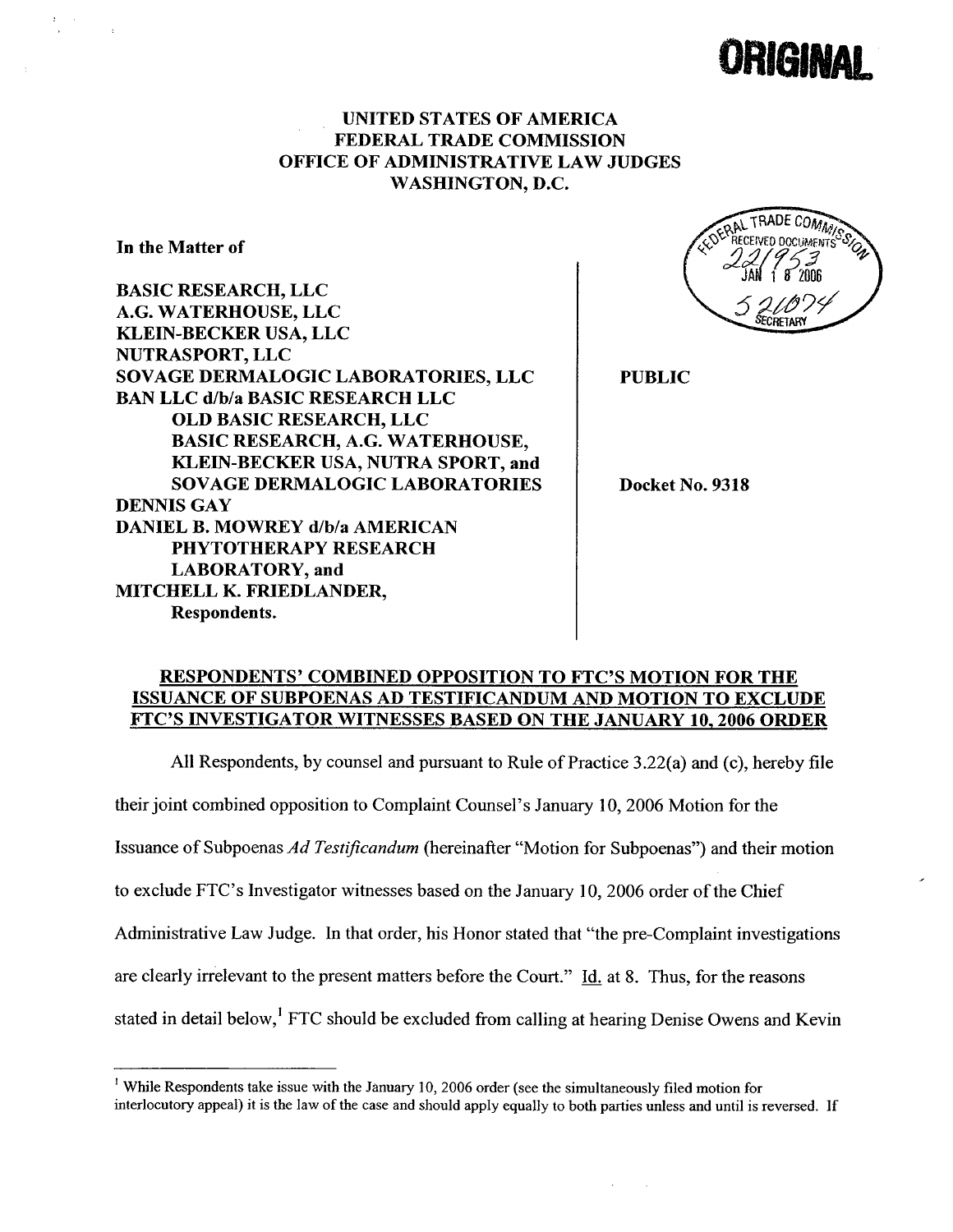Towers, current and former FTC investigators, respectively, whose scope of testimony would be to "testify about various documents that he [or she] has copied and/or reviewed and websites he [or she] has examined and copied." See Attachment A at 6, all of which involve and concern the pre-Complaint investigatory stage of these proceedings.

To be admissible, evidence must be relevant, material, and reliable, pursuant to Commission Rule 3.43(b)(1). January 10,2006 Order at 5. In the January 10, 2006 Order his Honor stated that "the issue to be litigated at the trial in this matter is whether Respondents violated the FTC Act's prohibition against false and misleading advertising." Id. at 8. Citing In re Exxon Corp., 83 F.T.C. 1759, 1760 (1974), the order states "once the Commission has... issued a complaint, the issue to be litigated is not the adequacy of the Commission's precomplaint information or the diligence of its study of the material in question but whether the alleged violation has in fact occurred." Id. Thus, for the purposes of this proceeding the law of the case is that any testimony on the pre-Complaint investigatory phase is irrelevant. See id; see also e.g.. Castro v. United States, 540 U.S. 375,384 (2003)( The law of the case doctrine cannot pose an insurmountable obstacle to our reaching this conclusion. Assuming for argument's sake that the doctrine applies here, it simply "expresses" common judicial "practice"; it does not "limit" the courts' power)(citing Messenger v. Anderson, 225 U.S. 436, 444, 56 L. Ed. 1152, 32 S. Ct. 739 (1912) (Holmes, J.)).

Because Mr. Towers is no longer with FTC, FTC counsel has requested a subpoena for his appearance at hearing. Motion for Subpoenas at Appendix A at 15. Mr. Towers' testimony as an investigator in the pre-Complaint aspect of this case was made irrelevant by the January 10, 2006 order. Therefore, FTC Counsel should be excluded from calling Mr. Towers to testify in

it is reversed, it would be equitable to accord both sides the opportnity to present testimony on the pre-Complaint investigatory phase of this proceeding.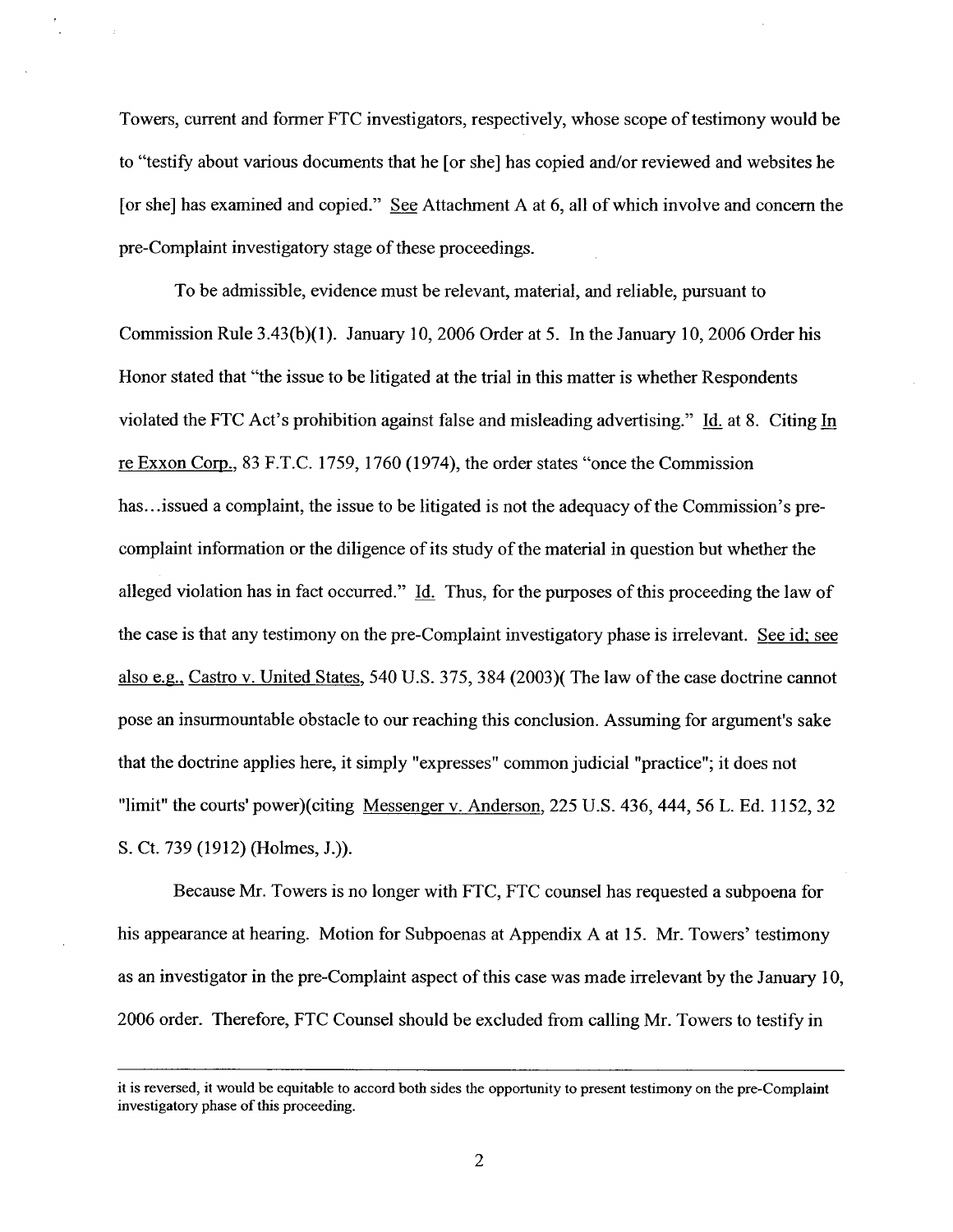this case and a subpoena should not be issued for that purpose. In addition, FTC Counsel should be excluded from calling Ms. Owens, who remains employed by the FTC and therefore was not included in the list of witnesses for which subpoenas were sought. Like Mr. Towers Ms. Owens testimony as an investigator in the pre-Complaint investigatory phase of this proceeding was made irrelevant by the January 10,2006 order. A draft order is attached to this combined opposition and motion.

Respondents have filed, concurrently with this combined opposition and motion, a motion for interlocutory appeal on the January 10, 2006 order to the extent that it precludes evidence on the pre-Complaint aspects of this case and his Honor's conclusion that those matters are irrelevant to this proceeding. The law of the case doctrine cannot prohibit a court from disregarding an earlier holding in an appropriate case. See e.g., Castro, supra at 384. Should Respondents' motion for interlocutory appeal be granted and Respondents granted the reliefthey are seeking regarding reversing the January 10,2006 order, this motion would be moot.

Respectfully submitted,

 $\frac{1}{2}$ 

Jønathan W. Emord  $\mathbf k$ mord & Associates, P.C. 1800 Alexander Bell Drive Suite 200 Reston, VA 20191 TeL. (202) 466-6937 Fax (202) 466-6938

Counsel for Basic Research, LLC A.G. Waterhouse, LLC Klein-Becker USA, LLC Nutrasport, LLC Sovage Dermalogic Laboratories, LLC, BAN, LLC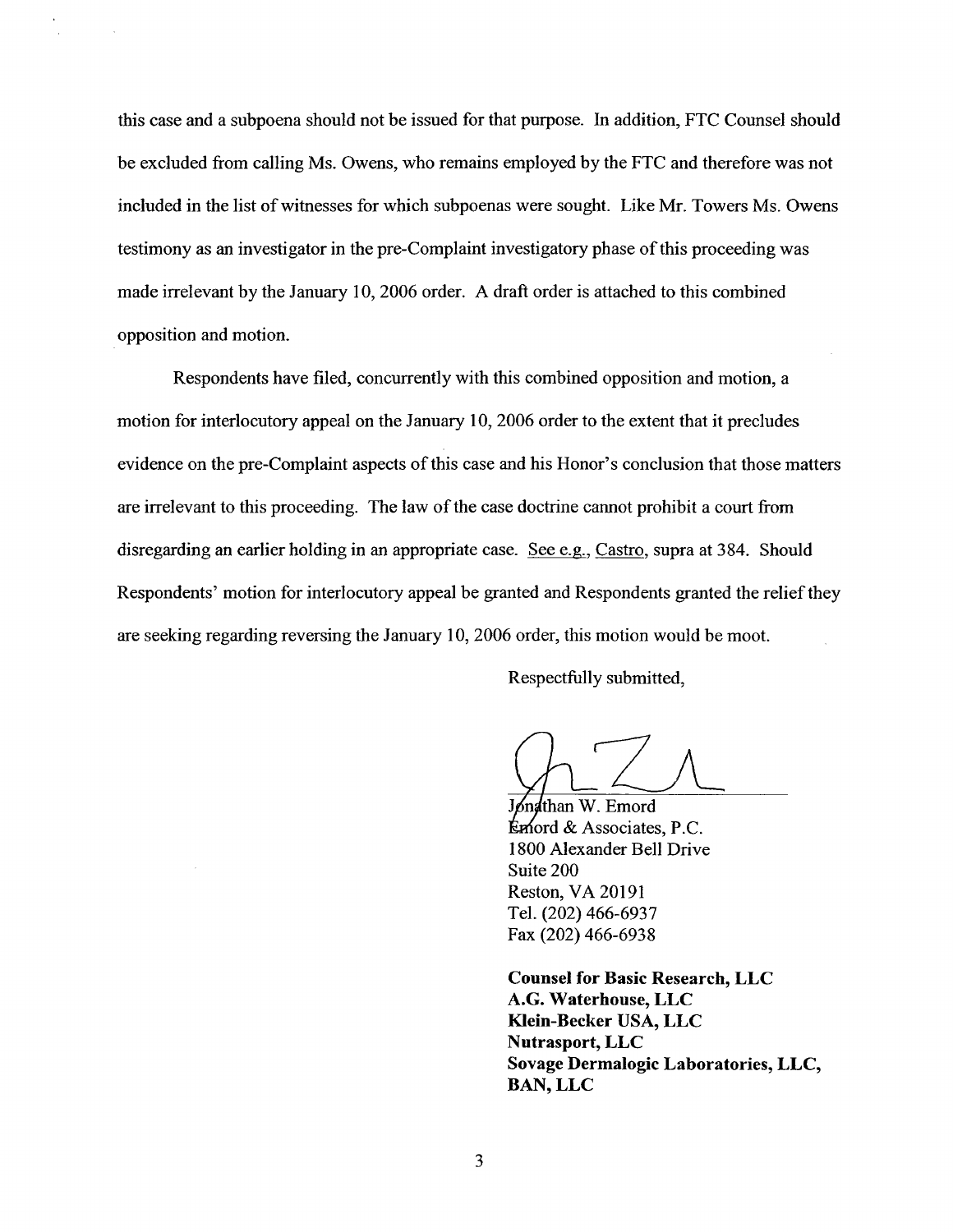Stephen E. Nagin Nagin, Gallop & Figueredo, P.A. 18001 Old Cutler Road Miami, Florida 33157 TeL. (305) 854-5353 Fax (305) 854-5351

## Counsel for Basic Research, LLC

Richard Burbidge, Esq. Burbidge & Mitchell 215 South State Street Suite 920 Salt Lake City, Utah 84111

#### Counsel for Dennis Gay

Ronald F. Price PETERS SCOFIELD PRICE A PROFESSIONAL CORPORATION 340 Broadway Centre 1 11 East Broadway Salt Lake City, Utah 84111 Telephone: (801) 322-2002 Facsimile: (801) 322-2003

# Counsel for Respondent Daniel B. **Mowrey**

Mitchell K. Friedlander 5742 West Harold Gatty Drive Salt Lake City, Utah 84111,

Pro se.

Date submitted: January 18,2005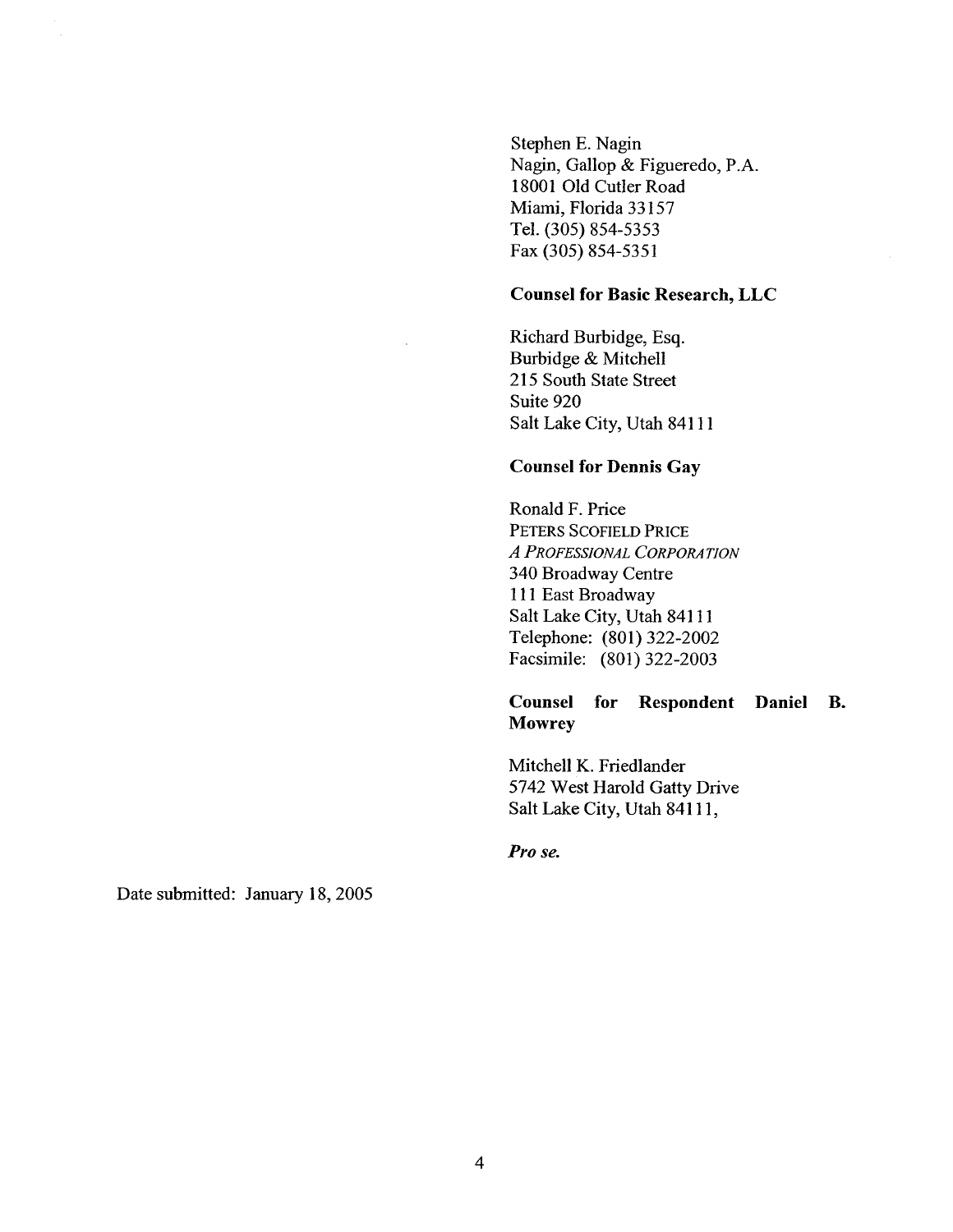# UNITED STATES OF AMERICA FEDERAL TRADE COMMISSION OFFICE OF ADMINISTRATIVE LAW JUDGES WASHINGTON, D.C.

In the Matter of

| <b>BASIC RESEARCH, LLC</b>              |  |
|-----------------------------------------|--|
| A.G. WATERHOUSE, LLC                    |  |
| <b>KLEIN-BECKER USA, LLC</b>            |  |
| <b>NUTRASPORT, LLC</b>                  |  |
| SOVAGE DERMALOGIC LABORATORIES, LLC     |  |
| <b>BAN LLC d/b/a BASIC RESEARCH LLC</b> |  |
| <b>OLD BASIC RESEARCH, LLC</b>          |  |
| <b>BASIC RESEARCH, A.G. WATERHOUSE,</b> |  |
| KLEIN-BECKER USA, NUTRA SPORT, and      |  |
| <b>SOVAGE DERMALOGIC LABORATORIES</b>   |  |
| <b>DENNIS GAY</b>                       |  |
| <b>DANIEL B. MOWREY d/b/a AMERICAN</b>  |  |
| <b>PHYTOTHERAPY RESEARCH</b>            |  |
| <b>LABORATORY</b> , and                 |  |
| MITCHELL K. FRIEDLANDER,                |  |
| Respondents.                            |  |

PUBLIC

 $\overline{\phantom{a}}$ 

Docket No. 9318

#### CERTIFICATE OF SERVICE

I hereby certify that on this  $18<sup>th</sup>$  day of January, 2006, I caused Respondents Combined

Opposition to FTC's Motion for Subpoenas Ad Testificandum and Motion to Exclude FTC's

Investigator Witnesses in Accordance with the January 10, 2006 Order to be filed and served as

follows:

1) an original and one paper copy filed by hand delivery and one electronic copy in PDF format filed by electronic mail to

> Donald S. Clark **Secretary** U.S. Federal Trade Commission 600 Pennsylvania Avenue, N.W. Room H-159 Washington, D.C. 20580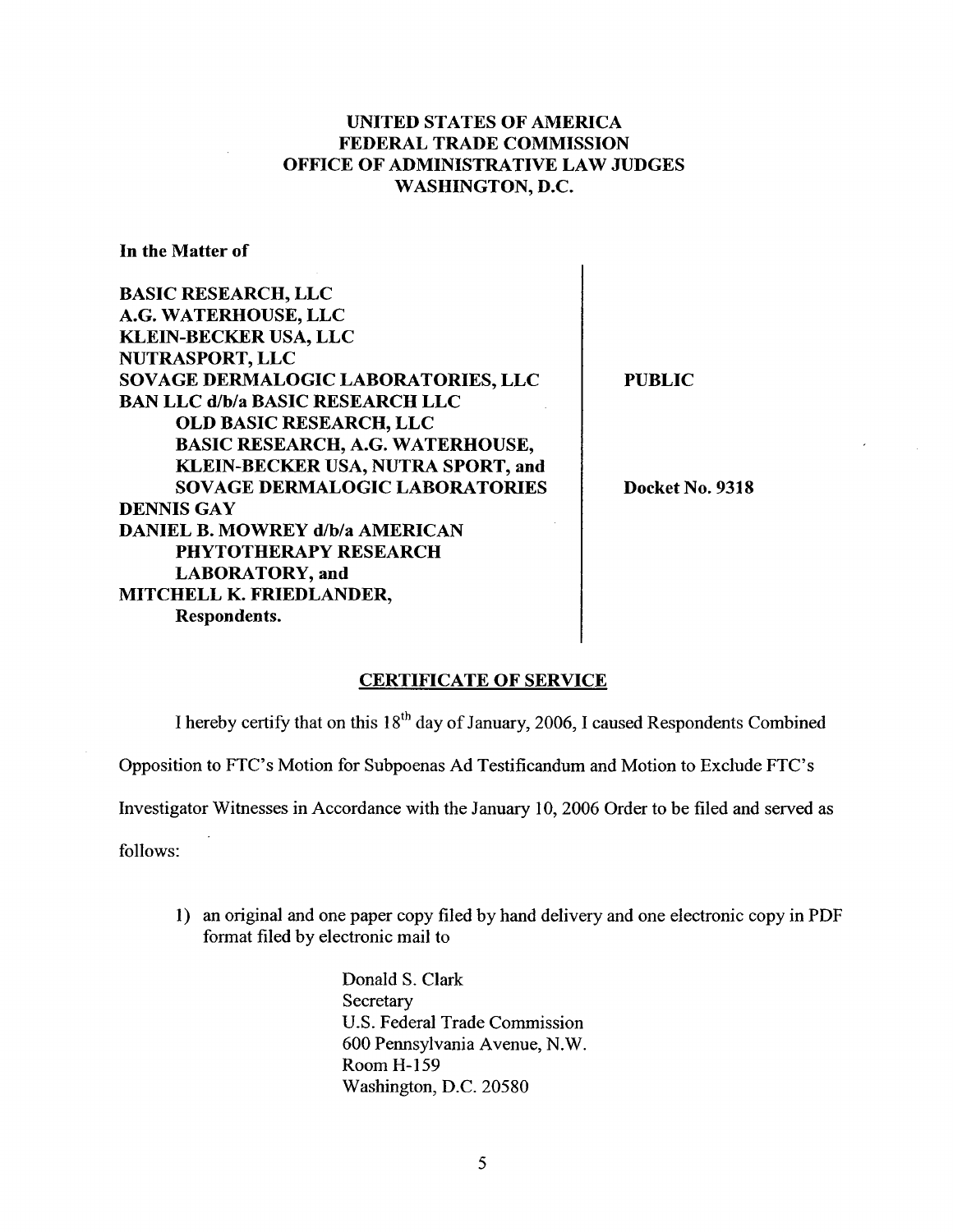Email: secretary@ftc.gov

2) two paper copies delivered by hand delivery to:

The Hon. Stephen J. McGuire Chief Administrative Law Judge u.s. Federal Trade Commission 600 Pennsylvania Avenue, N.W. Room H-1 12 Washington, D.C. 20580

3) one paper copy by first class U.S. Mail to:

James Kohm Associate Director, Enforcement U.S. Federal Trade Commission 601 New Jersey Avenue, N.W. Washington, D.C. 20001

4) one paper copy by first class U.S. mail and one electronic copy in PDF format by electronic mail to:

> Laureen Kapin Joshua S. Milard Laura Schneider Walter C. Gross III Lemuel W.Dowdy Edwin Rodriguez U.S. Federal Trade Commission 600 Pennsylvania Avenue, N.W. Suite NJ-2122 Washington, D.C. 20580 Email: lkapin@ftc.gov  $j$ millard $(a)$ ftc.gov lschneider@ftc.gov wgross@ftc.gov ldowdy@ftc.gov erodriguez@ftc.gov

Stephen E. Nagin Nagin, Gallop & Figueredo, P.A. 18001 Old Cutler Road, Suite 556 Miami, Florida 33157-6416 Email: snagin@ngf-law.com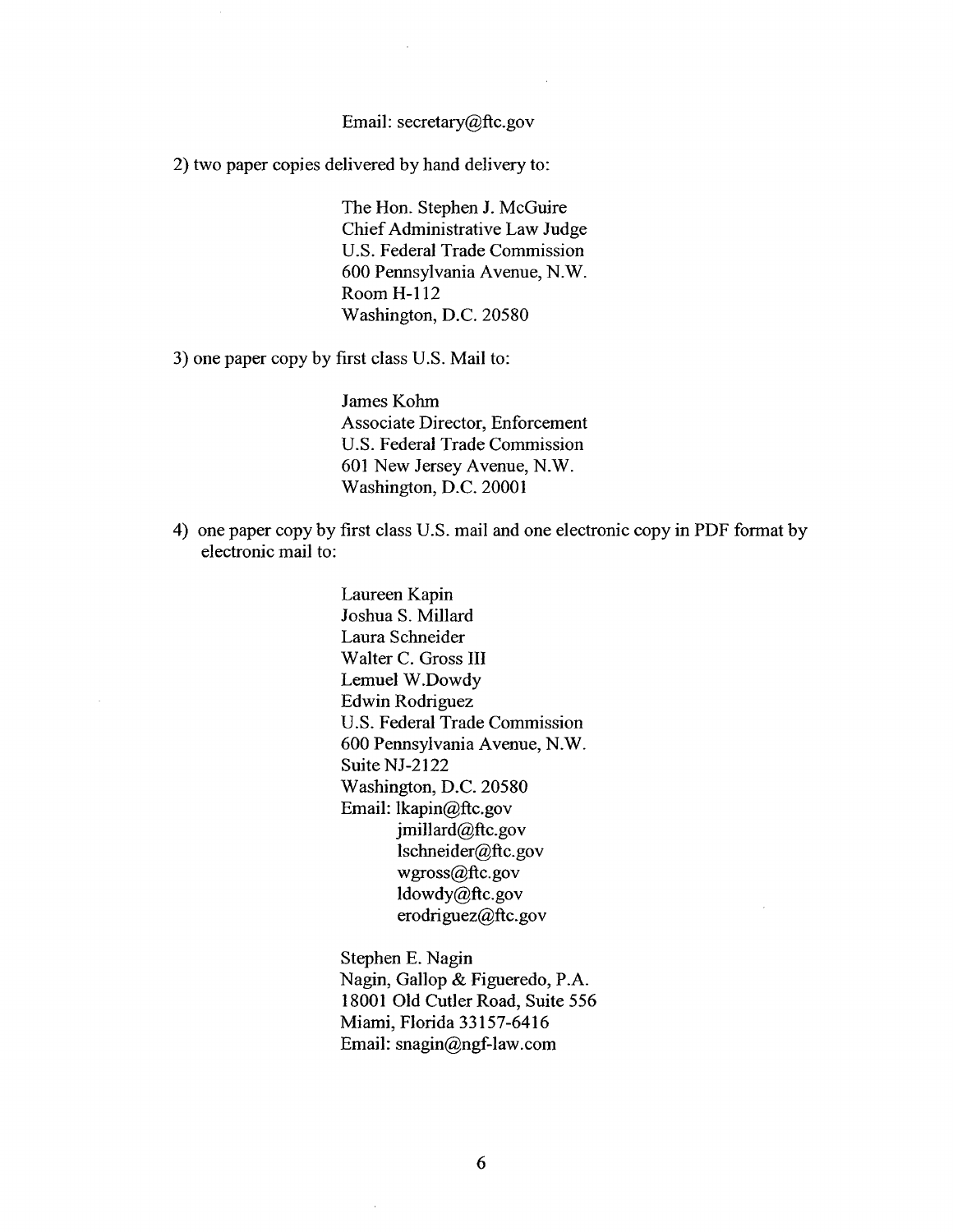Richard D. Burbidge Burbidge & Mitchell 215 South State Street Suite 920 Salt Lake City, UT 841 1 1 Email: rburbidge@burbidgeandmitchell.com

Ronald F. Price Peters Scofield Price 340 Broadway Center 111 East Broadway Salt Lake City UT 84111 Email: rfp@psplawyers.com

Mitchell K. Friedlander c/o Compliance Department 5742 West Harold Gatty Drive Salt Lake City, UT 841 16 Email: mkf555@msn.com

Reflaul M. Walk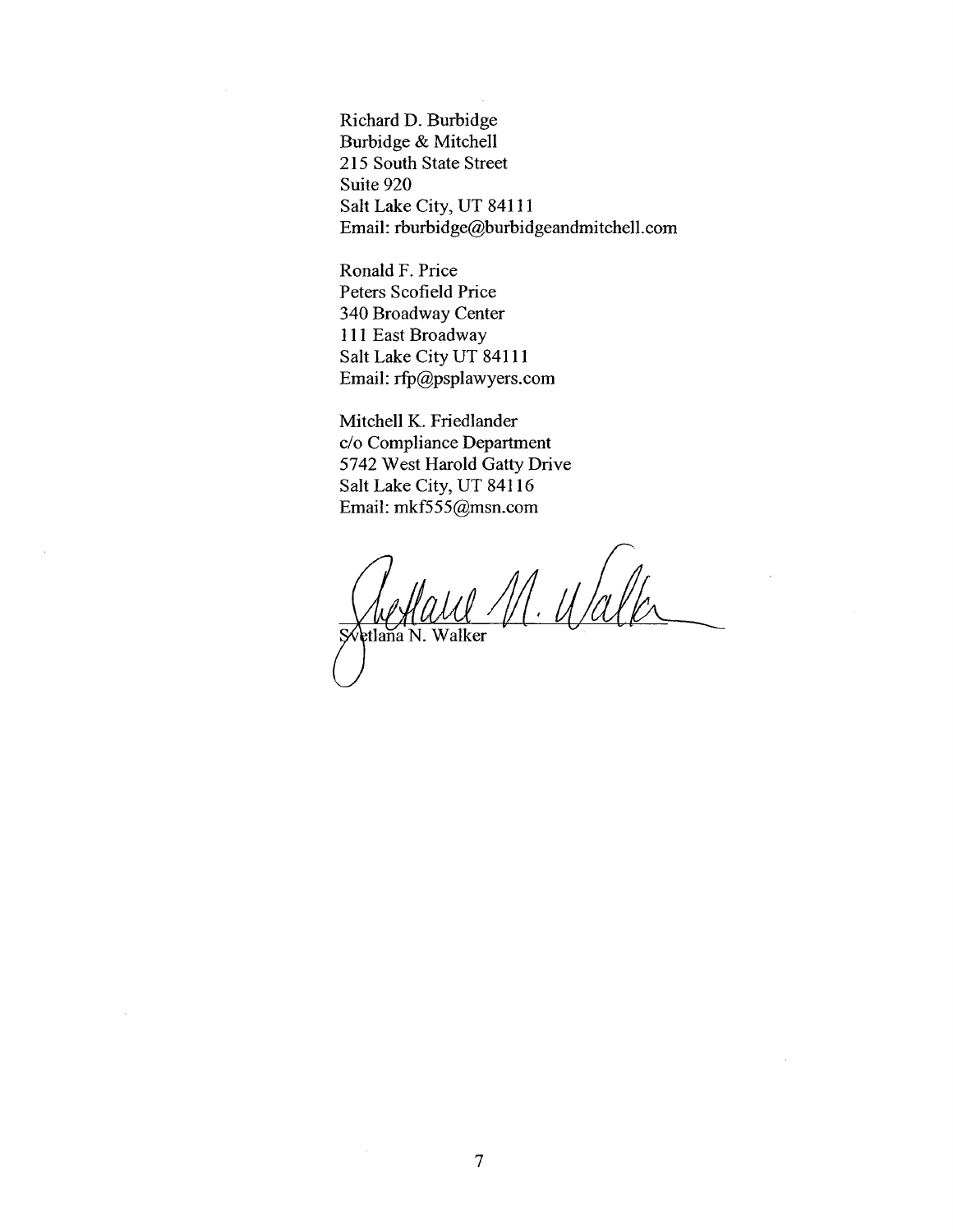# UNITED STATES OF AMERICA FEDERAL TRADE COMMISSION . OFFICE OF ADMINISTRATIVE LAW JUDGES WASHINGTON, D.C.

In the Matter of

BASIC RESEARCH, LLC A.G. WATERHOUSE, LLC KLEIN-BECKER USA, LLC NUTRASPORT, LLC SOVAGE DERMALOGIC LABORATORIES, LLC BAN LLC d/b/a BASIC RESEARCH LLC OLD BASIC RESEARCH, LLC BASIC RESEARCH, A.G. WATERHOUSE, KLEIN-BECKER USA, NUTRA SPORT, and SOVAGE DERMALOGIC LABORATORIES DENNIS GAY DANIEL B. MOWREY d/b/a AMERICAN PHYTOTHERAPY RESEARCH LABORATORY, and MITCHELL K. FRIEDLANDER, Respondents.

PUBLIC

Docket No. 9318

#### ORDER

On January 10, 2006 FTC Counsel filed a motion for issuance of subpoenas ad testificandum including, in pertinent part, for a subpoena directed to former FTC investigator Kevin Towers. Respondents filed an opposition to the motion for the requested Towers subpoena and a combined motion to exclude FTC investigator Denise Owens and former investigator Towers from testifying, citing the January 10, 2006 order in this case where pre-Complaint testimony was ruled irrelevant and inadmissible. Upon consideration of FTC Counsel's Motion for Issuance of Subpoenas Ad Testificandum for Kevin Towers and Respondents combined opposition thereto and motion to exclude FTC investigators Owens and Towers, it is hereby ORDERED that the motion for subpoena *ad testificandum* for Kevin